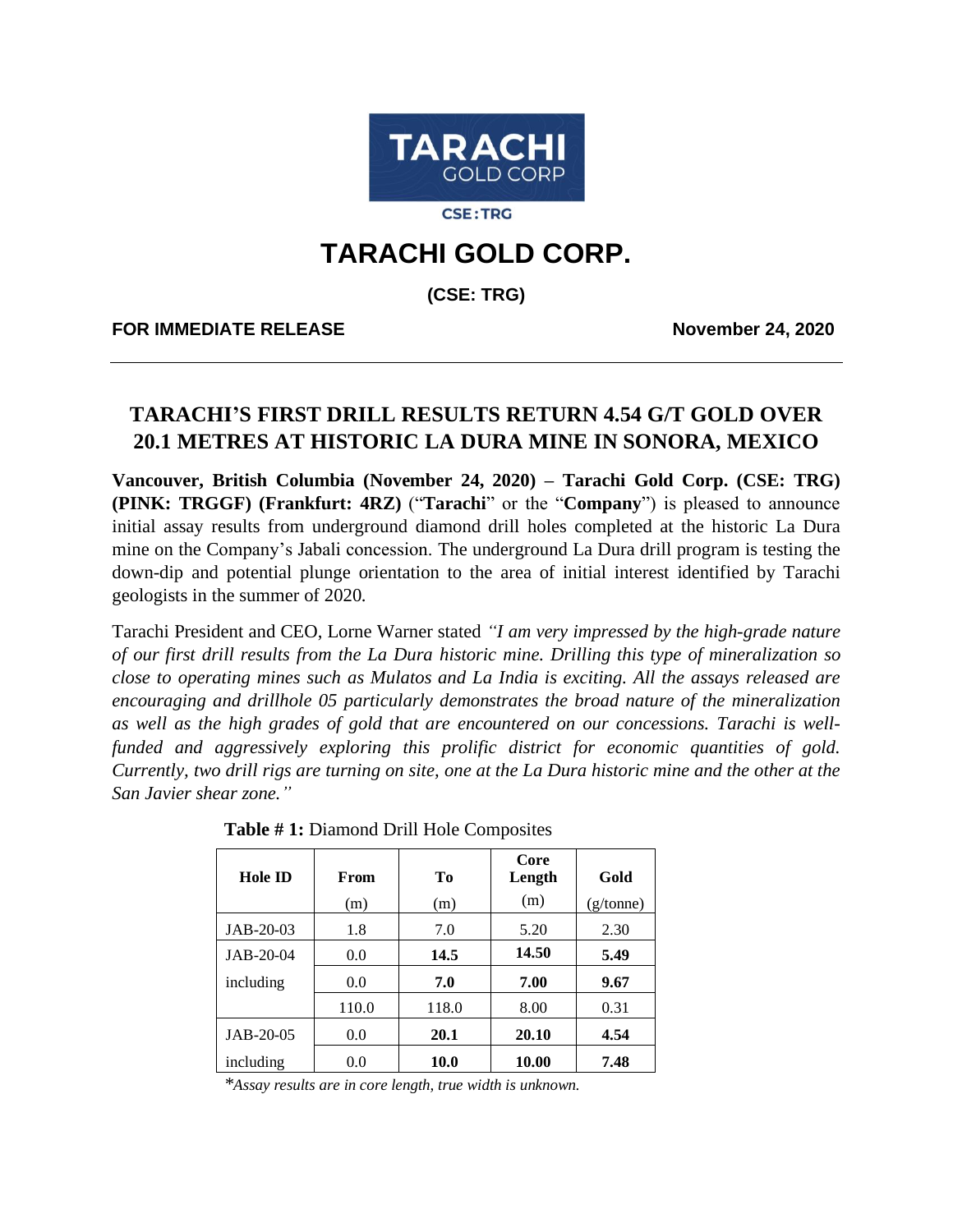Gold mineralization at the historic La Dura mine was mapped in detail this summer by Tarachi's geological team as a series of steeply south dipping, east-west striking crackle brecciated quartz veins which locally control the high-grade gold mineralization in dacitic volcanics. All completed drill holes extend well into the lower andesitic volcanics with minor gold values occurring at the dacite/andesite contact. Figure # 1 is a plan view of the La Dura underground workings and drill hole traces with Table # 2 containing the drill hole orientations and length of hole.

| <b>Hole ID</b> | <b>Azimuth</b> | Dip       | Length |
|----------------|----------------|-----------|--------|
|                | (Degrees)      | (Degrees) | (m)    |
| JAB-20-03      | 15             | -48       | 91.1   |
| JAB-20-04      | 30             | -48       | 128.7  |
| JAB-20-05      | 30             | $-30$     | 99.6   |
| JAB-20-06      | 150            | -30       | 110.0  |

**Table # 2** – Drill hole orientations

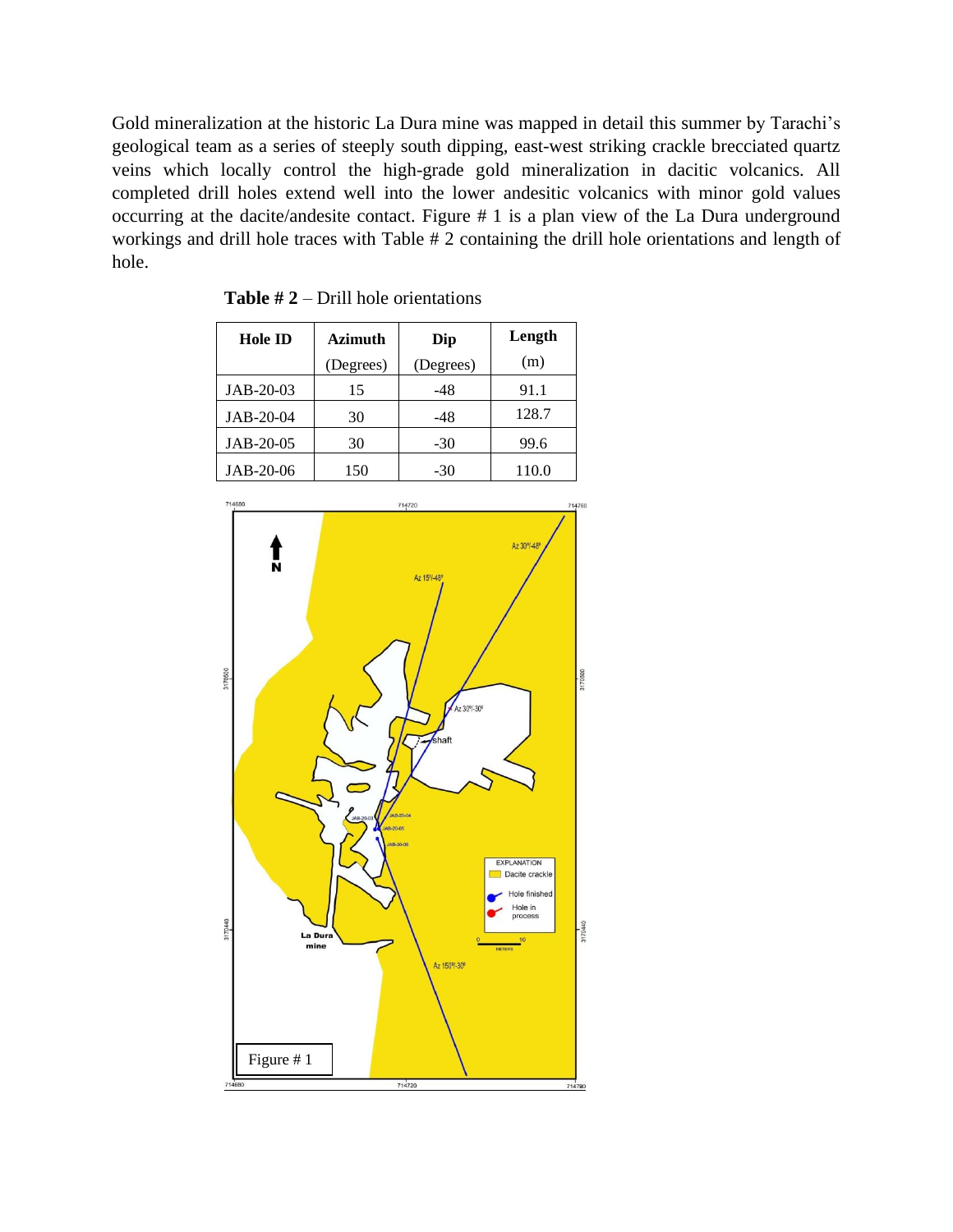The known gold mineralization cannot be tested in one drill hole due to the location of the LM-75 underground drill in the middle of the workings as shown on Figure # 1.

## Quality Assurance/Quality Control

Core samples were selected by a geologist and sawed in half. One half of the core remains in the core tray the other half is placed into a plastic bag. Sample tags were submitted into each bag before being sealed and stored at the campsite in a secure area and were later transported by company truck directly the Bureau Veritas Mineral Laboratories (BVM) in Hermosillo, Sonora, Mexico. At the laboratory, the samples were dried, crushed and pulverized with the pulps being sent airfreight for analysis to BVM in Vancouver, B.C. for 37-element ICP analysis after modified aqua regia digestion. Gold assays are done in Hermosillo by 50-gram fire assay with an atomic absorption spectroscopy finish.

Samples were checked using a 50-gram fire assay with a gravimetric finish for samples greater than 10ppm Au and 1Kg metallic fire assay with duplicate minus fraction analyzed. Both Hermosillo and Vancouver BVM facilities are ISO 9001 and ISO/IEC 17025 accredited. Laboratory control samples comprising certified reference samples, duplicates and blank samples were inserted by the laboratory into the sample stream and analyzed as part of the quality assurance/quality control protocol.

### Tarachi Project Descriptions

The Tarachi Projects (the "**Projects**") consist of the San Javier, Pretoria, Chivitas, Jabali, Juliana, Texana and Tarachi concessions for at total of 2,560 hectares in the prolific Mulatos gold belt. The Projects are approximately 220 km by air east of the City of Hermosillo, and 300 km south of the border between the United States of America and Mexico. The Jabali claim covers the La Dura historic mine and several other small-scale mines. The gold mineralization and geology at Jabali is believed to be similar in character to the gold mineralization at the Mulatos mine. Alamos Gold Inc., in a 2003 annual report, identifies the Jabali project as being part of the "Los Bajios" mineralized trend which the report suggests has the potential to host another Mulatos size resource. The Projects are an early stage exploration project and the mineralization hosted on adjacent and/or nearby properties is not necessarily indicative of mineralization hosted on the Company's property.

The Mulatos gold trend is part of the Sierra Madre gold and silver belt that also hosts the operating Mulatos gold mine immediately southeast of the La India property and the Pinos Altos mine and the Creston Mascota deposit 70 kilometres to the southeast. Mineralization occurs within silicified rhyodacite and is associated with vuggy silica alteration, and breccia with iron oxide (hematite and specularite). Native gold occurs along late-stage fracture coatings in the breccias and is locally associated with barite. Past exploration has returned values from trace to 30g/t Au in grab samples. Native gold has also been identified in outcrop on the southern extension of the La Dura mine trend.